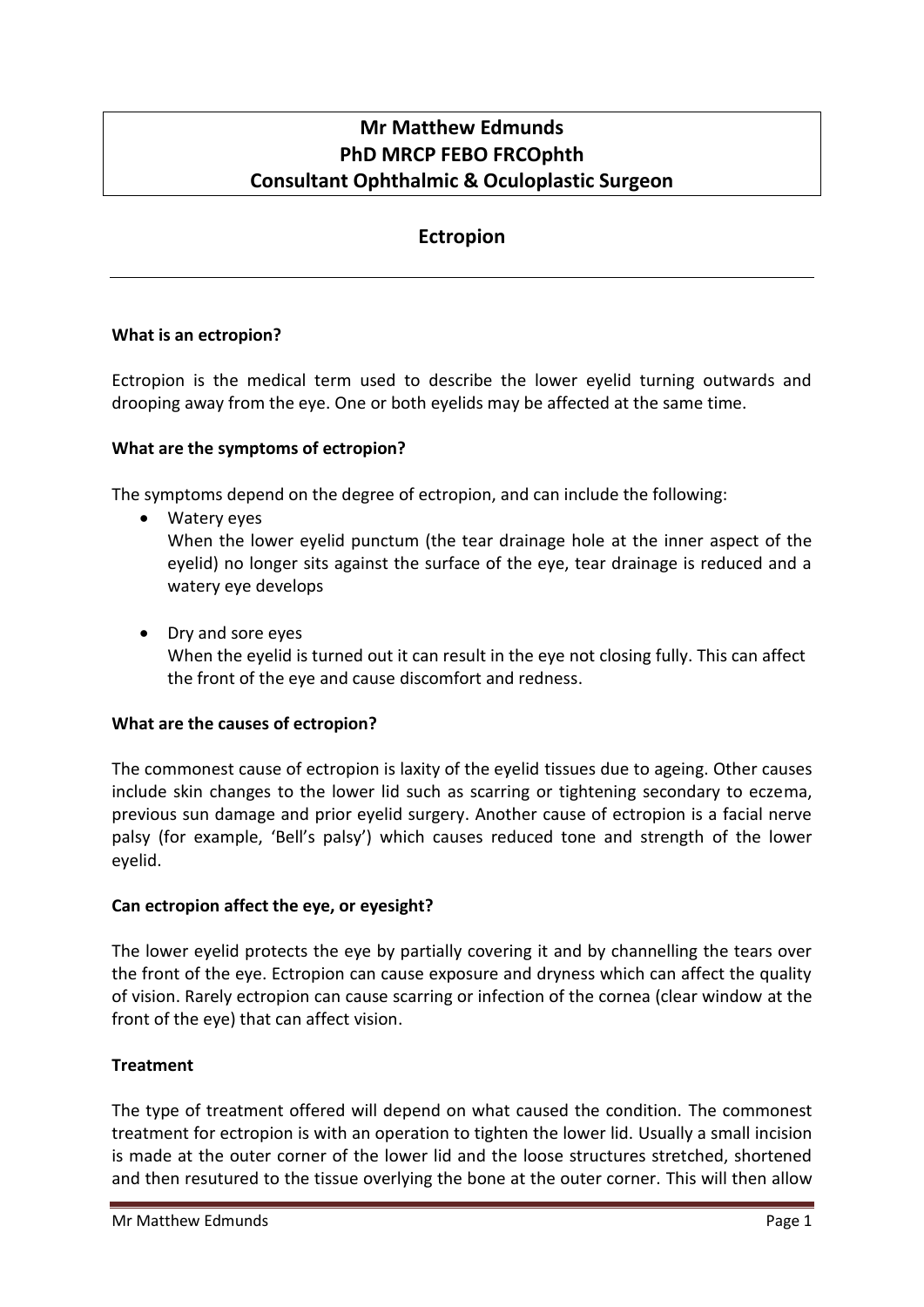the lid to turn inwards and sit in a more normal position. In more complex situations this may need to be combined with other procedures, such as a skin graft (for example, from the upper lid, in front of or behind the ear or from over the collar bone). All of the available options will be discussed with you.

Ectropion surgery is a day case procedure and patients normally stay awake for the operation. The skin is numbed with a local anaesthetic injection at the start of the operation. The procedure itself usually takes about 30 minutes per eyelid.

Following surgery, the eye may be padded for a while to reduce swelling, and antibiotic ointment may be prescribed for a few weeks. A friend or relative should be available to take you home as you must not drive immediately following the operation. A review in clinic is organised to check on the position of the eyelid and sometimes stitches may need to be removed.

## **What are the risks of ectropion surgery?**

The lower eyelid may feel tender, bruised and swollen for a couple of weeks after the surgery. If you have had a skin graft this may change to a dark colour; this is to be expected and will slowly improve with time. There may be some temporary numbness in the surrounding skin.

The ectropion may recur over time, especially if there is continued exposure to sunlight, and this would require repeat surgery.

If you have had a skin graft, the graft can occasionally fail. Usually the skin will still heal but revision surgery may be needed.

Infection is rare and is associated with a marked increase in pain, tenderness, swelling and redness. Most infections can be easily treated with a course of antibiotics.

There may be an asymmetrical appearance post-operatively. This often looks more pronounced initially due to swelling, and will settle. If it remains an issue then minor revision surgery can be performed.

There is a small (probably less than 1 in 10,000) chance of visual loss with any eyelid surgery.

## **Will the operation be painful?**

There will be some discomfort after the operation but this can normally be managed with painkillers and usually subsides within 24-48 hours.

## **Is there anything I should do in preparation for surgery?**

Unless instructed otherwise you are allowed to eat and drink before your surgery. You can also take your tablet medication as normal, although in some situations I may ask you to stop some blood thinning medications such as Aspirin, Clopidogrel, Warfarin or Apixaban.